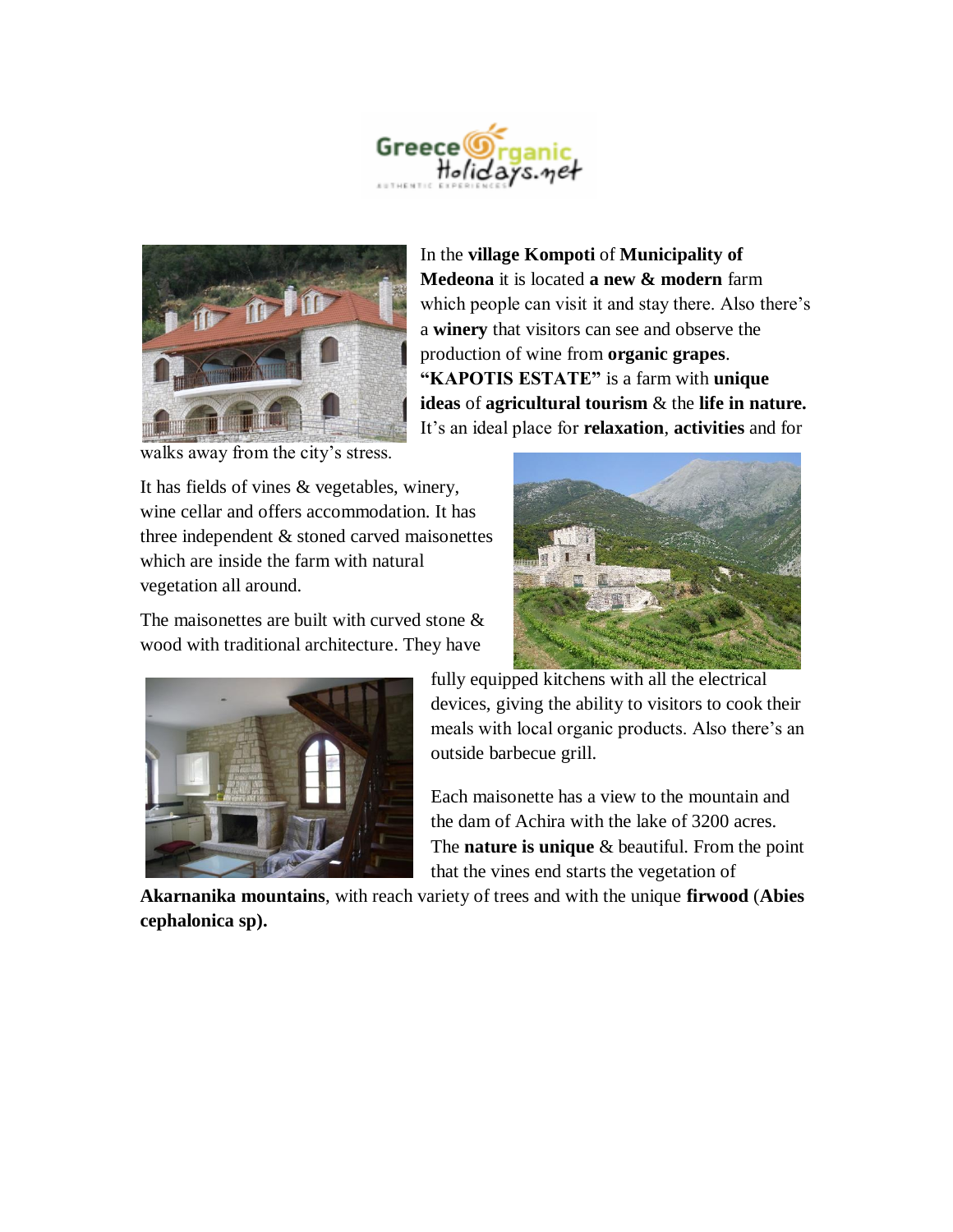

**Day 1:** Arrival & Installation Once we have settled in the lodgings, we can take a walk in the estate to get to know its facilities but also throughout our stay we have the opportunity to visit the vineyard and the winery as well as to watch and participate in the winemaking process and of course to taste the

unique quality and taste wines that are produced in the Kapotis Estate.

**Day 2:** In the morning after breakfast we will start our day with a visit to the Ancient Town of Toribia or Tyrbeon in Koboti. The ancient city is located very close to the estate on the hill that rises 500 m NorthWest of the village of Koboti, which is named Kastro (653 m high). There are the ruins of an ancient fortified Acarnanian city, which many scholars identify with the ancient



city of Toribia. Inside the city are visible the traces of densely built houses, which are built with the famous Cyclopean masonry, a characteristic that we find in the ancient city of Mycenae and consist of many rooms. There are also several circular cisterns, made of rectangular lithroids. The market of the city was probably in the center of the fortification. On a small plateau next to it, there is an interesting building, which was characterized by archaeologists as "armory".

Return to the accommodation for rest and food.

Then, after resting, located in a short distance is the unique fir forest consists on Cephalinia firs. A unique place where visitors can take walks and do hiking while enjoying the beauty of nature.

**Day 3:** The next morning find us ready for adventure, our goal



is the Nissa River (Tryfos) and the area of the baths of Saint Barbaros. Within walking distance (18 km by car and only 7 km of hiking), in the village of Tryfos, there are the springs of

Saint Barbaros. There, the natural swimming pools on the Nissa River are a hidden paradise with waterfalls, paths and crystal clear waters, and the possibility of swimming for those who seek the relaxation and tranquility of nature.